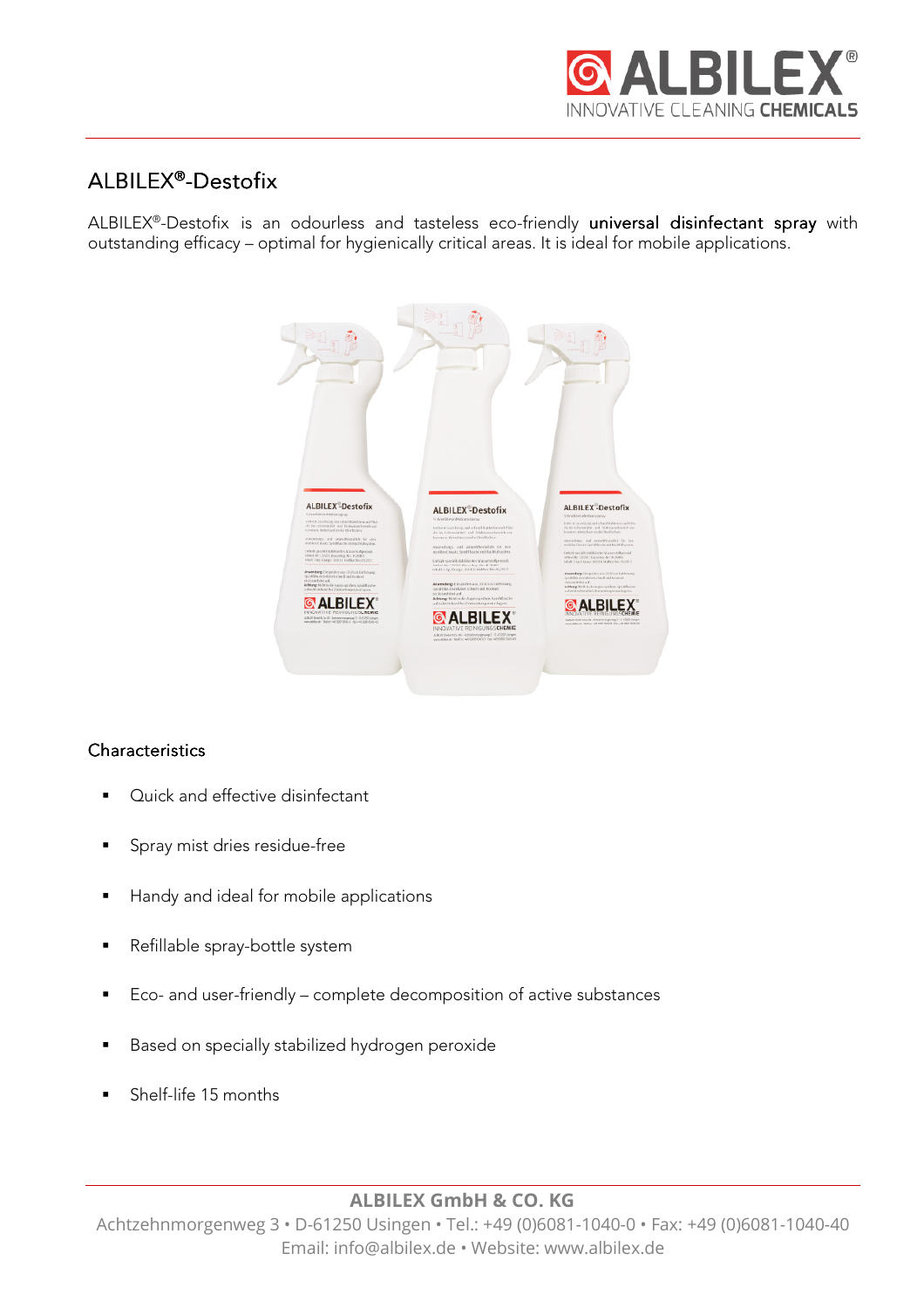

## **Application Areas**

ALBILEX<sup>®</sup>-Destofix eliminates pathogenic germs and prevents recontamination. It is used in different industries (i.e. food, beverages, breweries, animal productions, chemicals industry), in municipal and industrial water supply as well as in pipework-construction.

Furthermore it is applied in sanitary installations (saunas, solaria, showers and swimming pools) and kitchen utensils (refrigerators, food containers, shelves, ventilation grills, dustbins).

It is also perfect to disinfect critical surfaces on planes, boats/ships and cars during journeys.

## **Application Method**

Spray from a distance of 30 cm to the surface to be disinfected. Spraying liquid dries without residues and leaves behind a disinfected surface. Avoid longer contact with skin. Do not spray into eyes.

#### **Effectiveness**

The results shown hereafter are based on suspension tests performed and published by Solvay Interox (DLG method; Technical Information FA 1.10.2). In this test series the used suspensions contained mould / yeast concentration of 10<sup>7</sup> per ml, and bacteria of 10<sup>9</sup> per ml.

The figures listed in the table below show the cell/germ destruction time in minutes for different concentrations of H<sub>2</sub>O<sub>2</sub>. The hydrogen peroxide concentration of ALBILEX<sup>®</sup>-Destofix is 3%. As a consequence the destruction time is considerably reduced, but not linearly when using the product ALBILEX $\mathcal{R}$ -Destofix

Decomposition time (in minutes) for moulds, yeast & bacteria cells/germs with different concentration of hydrogen peroxide  $(H_2O_2)$ :

| Test temperature                | $20^{\circ}$ C |       |       |
|---------------------------------|----------------|-------|-------|
| % H <sub>2</sub> O <sub>2</sub> | 0,035          | 0,100 | 0,350 |
| Staph. Aureus                   | 40             | 20    |       |
| Esch. Coli                      | 60             |       |       |
| Str. faecalis                   | 60             | 60    |       |
| Ps. Aeruginosa                  | 60             |       |       |
| Sacch. Carlsbergensis           | 60             | 60    |       |

#### Ingredients Ingredients

ALBILEX®-Destofix contains 3% hydrogen peroxide, specially stabilized.

# **ALBILEX GmbH & CO. KG**

Achtzehnmorgenweg 3 • D-61250 Usingen • Tel.: +49 (0)6081-1040-0 • Fax: +49 (0)6081-1040-40 Email: info@albilex.de • Website: www.albilex.de